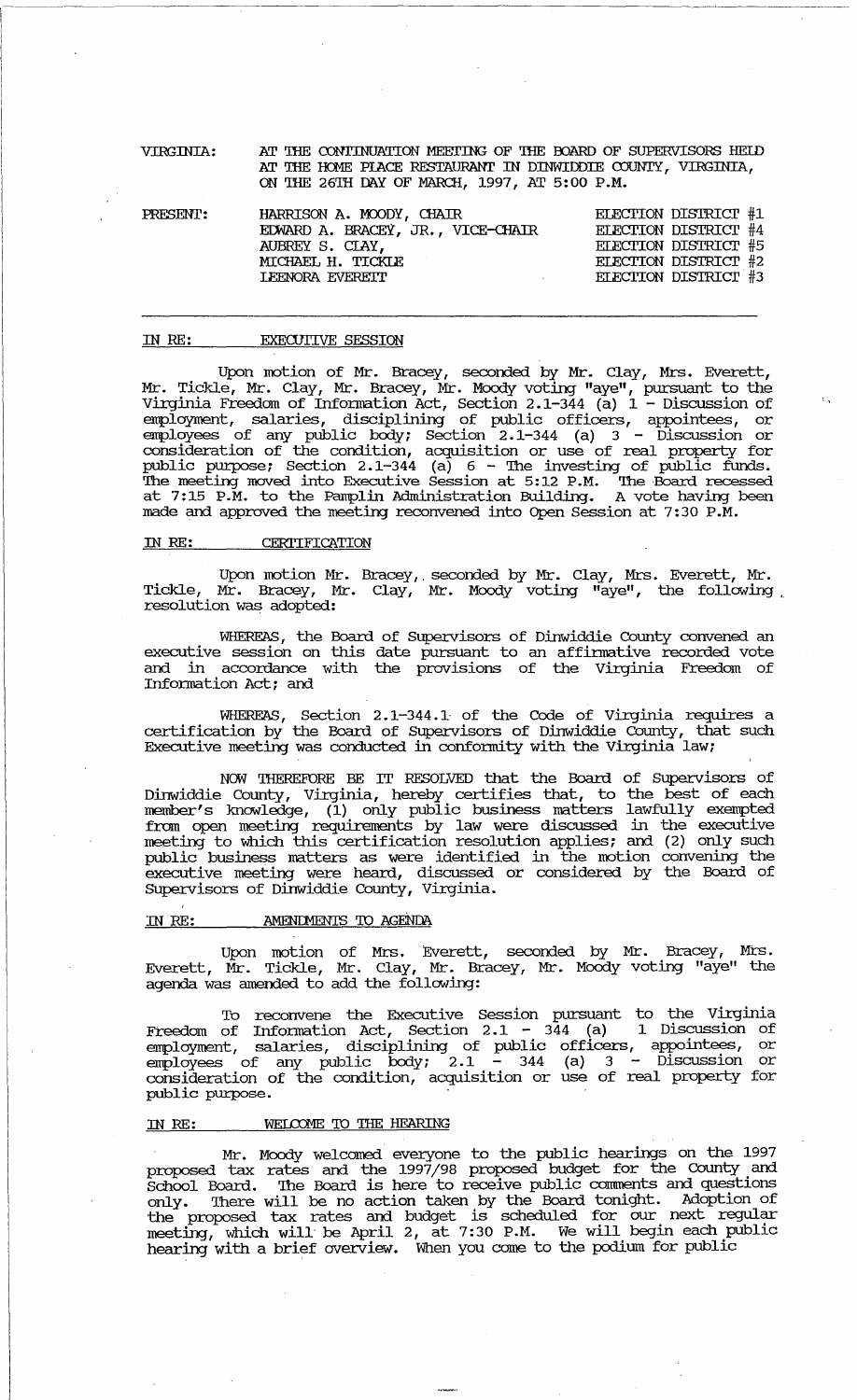$\label{eq:2.1} \begin{split} \mathcal{L}_{\text{max}}(\mathbf{r}) & = \frac{1}{2} \sum_{i=1}^{N} \mathcal{L}_{\text{max}}(\mathbf{r}) \mathcal{L}_{\text{max}}(\mathbf{r}) \\ & = \frac{1}{2} \sum_{i=1}^{N} \mathcal{L}_{\text{max}}(\mathbf{r}) \mathcal{L}_{\text{max}}(\mathbf{r}) \mathcal{L}_{\text{max}}(\mathbf{r}) \mathcal{L}_{\text{max}}(\mathbf{r}) \mathcal{L}_{\text{max}}(\mathbf{r}) \mathcal{L}_{\text{max}}(\mathbf{r}) \mathcal{L}_{\text{max}}(\mathbf$ 

 $\, \vert \,$ 

 $\|$ 

 $\|$ 

 $\mathbb{L}$ 

 $\mathbb{L}$ 

 $\mathbb{L}$ 

 $\|$ 

 $\overline{\phantom{a}}$ 

 $\vert$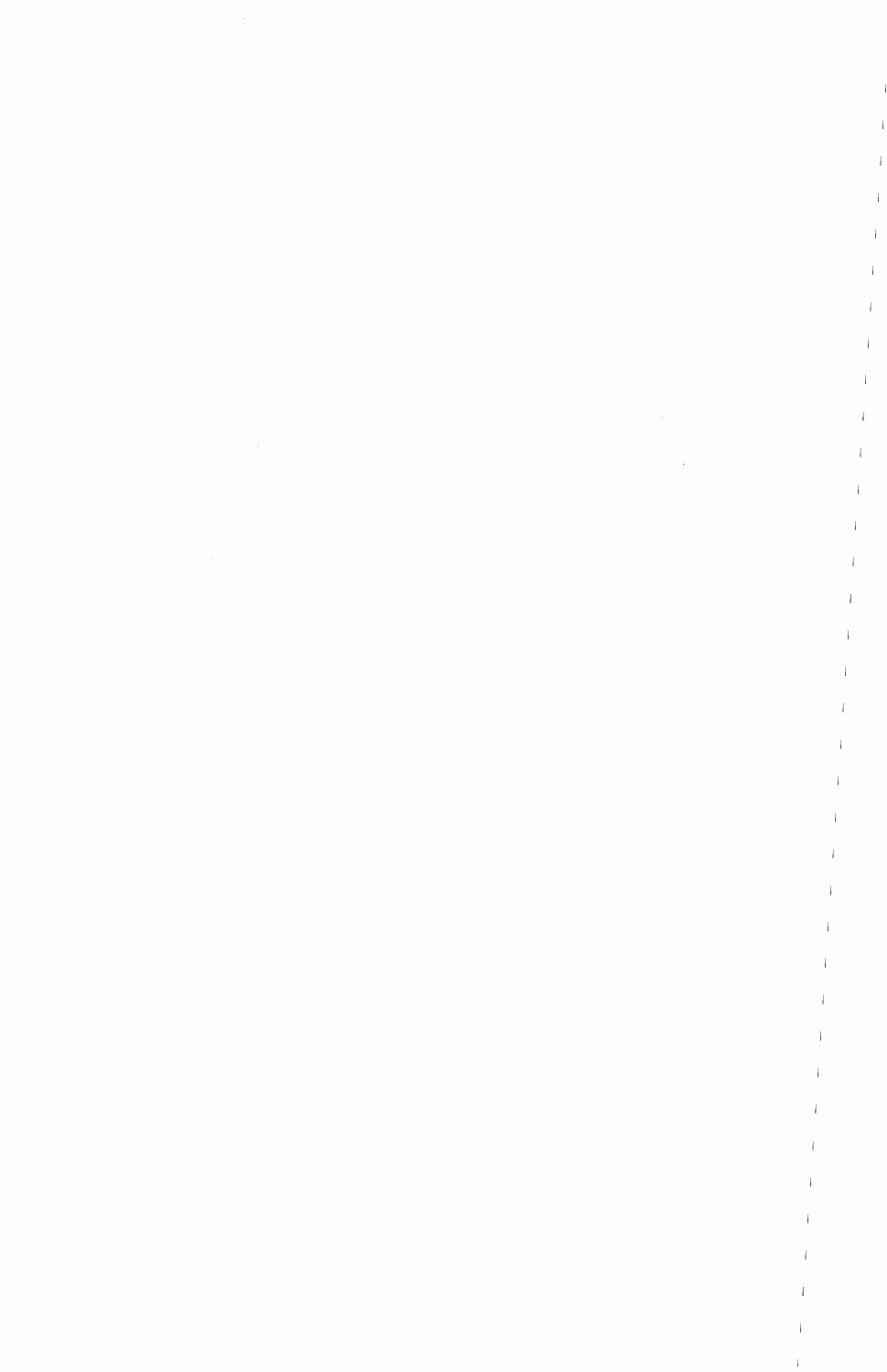comment, please state your name and address for the record and try to limit your comments to three (3) minutes in order that everyone may be Your comments are important to us and we plan to stay until everyone is heard. Our constitutional offices, department heads and agency representatives are here tonight so we will try to answer your 'questions during the course of the public hearing. However, if you have a lot of questions or questions that will need additional research please make sure our clerk has a list of your questions and we will respond to I do to f questions or questions that will need additional researches sure our clerk has a list of your questions and we will you in writing.

### IN RE: PUBLIC HEARING -- 1997 TAX RATES

This being the time and place as advertised in the Dinwiddie Monitor on March 19, 1997 for the Board of Supervisors to conduct a public hearing on the FY 97/98 proposed County budget, School budget and 1997 tax rates.

Mrs. Wendy Weber Ralph, Assistant County Administrator, gave the following overview of the proposed tax rates for 1997:

| <b>Real Estate</b>                     | .74  |
|----------------------------------------|------|
| Mobile Homes                           | .74  |
| Mineral Lands                          | .74  |
| Public Services                        | .74  |
| Personal Property                      | 4.90 |
| Personal Property - Volunteer Vehicles | .25  |
| Machinery & Tools                      | 3.30 |
| Heavy Construction Machinery           |      |
| Airplanes                              | 2.50 |
|                                        |      |

Mrs. Ralph stated that Airplanes is the only part of the advertised tax rates that is proposed to change. At present the rate is \$.30. There have been several questions concenring the method of assessment of airplanes in the County. We have asked the Commissioner of the Revenue, Mrs. Marston, to be present tonight. She will briefly review the assessment method on airplanes and present an option, that the Board might want to consider, to change that method of assessing. She continued by reminding citizens that :in 1995 when the capital projects were approved, Mr. Haraway predicted there would be, a tax rate increase. We are doing this through the General Reassessment, your tax rate is not proposing to be lowered but of course your assessment has increased. The time to pay the debt *service* is here, in this proposed budget. Mrs. Ralph further stated that there, has also been questions concenring the assessment of mobile homes :in the County. At the last Board meeting. somebody raised that issue. It is a question on a lot of people's minds; we have asked Mrs. Marston to take some time tonight and explain that procedure to you. I am sure she will be glad to answer any questions that you might pose to her. Following her presentation we will open the public hearing.

Mrs. Deborah M. Marston, Commissioner of the Revenue, came before the Board to address the assessment method of airplanes and mobile homes. She stated that currently we are assessing airplanes at twenty percent (20%) of the original cost of the plane. Original cost being described as the purchase price by the current owner. ,She further stated that you must provide a bill of sale showing this price. This figure remains constant until the plane is either sold or moved out of Dinwiddie County. Mrs. Marston suggested the following change in the assessing method for airplanes after researching, from the' Weldon Cooper Center for Public Service, the localities all over the state of Virginia and their processes and rates. I propose to use the Aircraft Bluebook Price Digest. I would use one hundred percent (100%) of the marketable value. The marketable value definition, as stated in the Aircraft Bluebook Price Digest is While definition, as succed in the inflerate brackon filed bigged is used for a clean, market-ready, aircraft or a merited loan." By going to the market value guide, we would be using the fairest way to assess all airplanes, uniformly and by the State Code of Virginia 58.1-3503. This airprais, uniformity and by the state code of virginia 50.1 5505. This fair market value or a percentage or percentages thereof. Mrs.' Marston then addressed the second question concerning assessment of mobile homes or manufactured homes in the County. Manufactured homes as defined in the Or mandractured homes in the county. Thankined homes as defined in a

3000

69

I"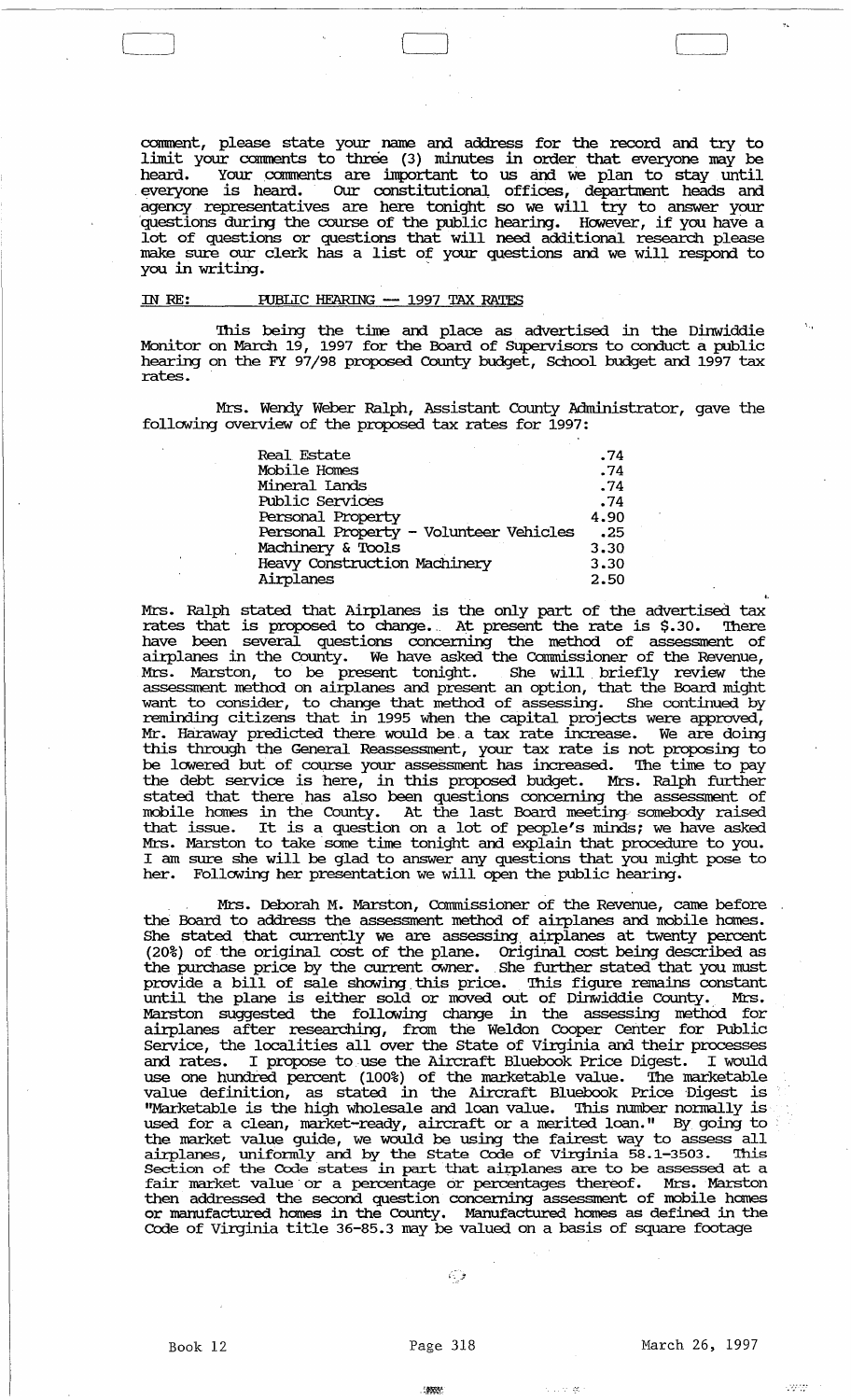of living space and at the same time the mobile homes or manufactured homes for the purposes of the subdivision A-8 which. is under the title 58.1-3506 says for the purposes of subdivision A-8 equal that applicable to real property. So the State Code of Virginia states out that manufactured homes are to enjoy the real estate tax rates and it is also to enjoy the assessment of the square footage of the living area of that manufactured horne. In the latest General Reassessment that took affect January 1, 1997, Wingate Appraisals assessed and maasured every mobile home in Dinwiddie County. Mobile/Manufactured homes are assessed on square footage and the condition. This assessment will hold until the next General Reassessment. Any additions to the mobile/manufactured home will be measured and taxed at an addition rate, just as we would on a stick built house.

This being a public hearing, the Chairman opened the floor for public comment:

1. Mr. Edward B. Titmus, came before the Board and expressed concern over the tax rates and proposed lowering the· rate in line with the amount of the increase in the budget. He did request that the Board take into consideration that, with this proposed budget, they were increasing the tax much. much. more than they are increasing your budget over last years budget.

2. Mrs. Anne Scarborough, addressed the Board regarding the airplane tax. She stated that Mrs. Marston had. answered her questions on the assessing process. She asked the Board not to assess her on 100% of the cars and let someone who owns an airplane be taxed on 20% of the assessed value. Please tax them like you do the cars,  $$4.90 - 100$ .

Mrs. Wendy Weber, Ralph, Assistant County Administrator, stated she would really like to clarify the legal advertisement, the way it is structured comes straight from the State Code. The 9% is the increase in our revenue for all funds, not our increase in the overall expenditure budget. '!he general fund expenditures increased by 16%.

Mr. Moody, suggested to Mrs. Ralph, that the scenario that was discussed earlier, if available, should be presented at this time. Mrs. Ralph stated this was available and she was ready to present. She presented a chart of the Estimated Incremental Tax Effect as follows:

| YEAR  | NEW ADJUSTED DEBT SERVICE | INCREMENTAL TAX EFFECT |
|-------|---------------------------|------------------------|
| 1998  | \$2,691,157.              | \$0.10                 |
| 1999  | 3,355,322.                | 0.08                   |
| -2000 | 3,831,727.                | 0.05                   |

She explained that the Board had been battling and working with this - it only deals with the debt service, now that the debt service is due and<br>what it would mean as far as tax increases. Please take into what it would mean as far as tax increases. consideration that this chart does not include the general reassessment. When a debt service payment comes due next year, the first real blunt of it, the \$.10 incremental tax increase will take effect. If you were to look at this, because it does not include the general reassessment, then say we went back to \$.57, then you would be looking at this as just to meet next years debt service alone. This would not include any of the rest of the budget. You would be looking at at least \$.10 plus \$.57 which. would be \$.67. If the Board were to go out and lower the tax rate down to the \$.57 to meet our debt service we would have to raise that rate by \$ .10 just to be able to meet that debt service. This is only debt service just to be able to meet that debt service. This is only debt service<br>alone; it does not take into account any increase in the rest of the budget. In the next year you would be looking at an additional \$.08 because there will be an additional bond. So your \$.67 would then become \$.75. The next year would be an additional \$.05 so you would be looking at \$.80. What the Board has done by leaving the tax rate where it is -with the General Reassessment we are able to do that, because you all know the values have changed  $-$  we are able to take care of this \$.10 increase and meet the other demands of the budget. This gives us a balanced budget

~.{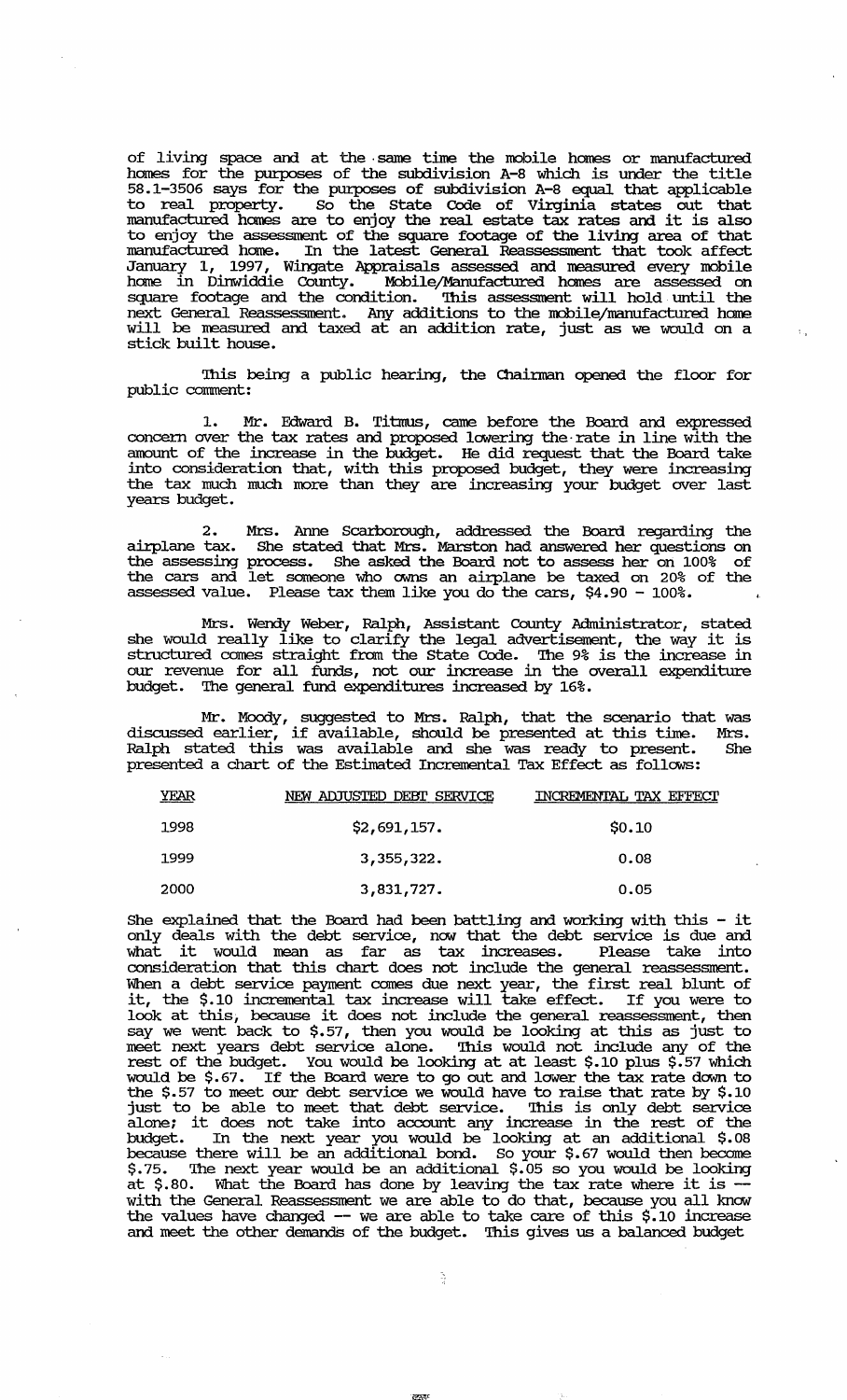for this year and they have met earlier with financial advisors and are working on various scenarios to hopefully decrease and maybe eliminate this future increase. What we wanted to show you was the worst case scenario.

 $\mathcal{M}^{\mathfrak{g}}$  is the  $\mathcal{N}$ 

Mr. Moody stated that this is just one scenario the Board has looked at but we will probably be finalizing their strategy in May and deciding on a scenario that we feel like wouid best meet the needs of the County and minimize the incremental tax increases, so there will not be a need for a large increase in the future.

Mr. Moody closed this public hearing on the tax rates and opened the public hearing on the proposed budget.

Mr. Charles w. Burgess, County Administrator, gave the following overview of the budget;

### **FISCAL YEAR 1997-98 BUDGET OVERVIEW**

Some of the highlights of the proposed budget are as follows:

GENERAL FUND

- the local Fund Revenues increased by 16.3%

- the State Revenues increased by 1%

- the Federal Revenues - no increase

 $SUMMARY$   $POMIS$  - EXPENDITURES

- the contemplated expenditures, as advertised, are \$16,505,622.

- operational increase of approximately 15%, excluding personnel

- 3% increase for agencies, fire departments, and rescue squads

- no change in employee benefits

- 4% COLA for County hourly employees in July

- 4% salary increase in December for State employees

- 2% COlA and 2% merit increase in July for County employees OOARD OF SUPERVISORS

- funding for Education, Conferences

- increase in VACO dues

- addition of Virginia Institute of Government

COMMISSIONER OF THE REVENUE

- computer contract - NADA values, CAMRA maintenance, supplies

- professional services - new construction

- temporary help - mapping

- copies, lease of new copier

- other operation supplies - aerial photos

- capital outlay - replacement chairs (5); calculators (2); bookcase and privacy station

\.,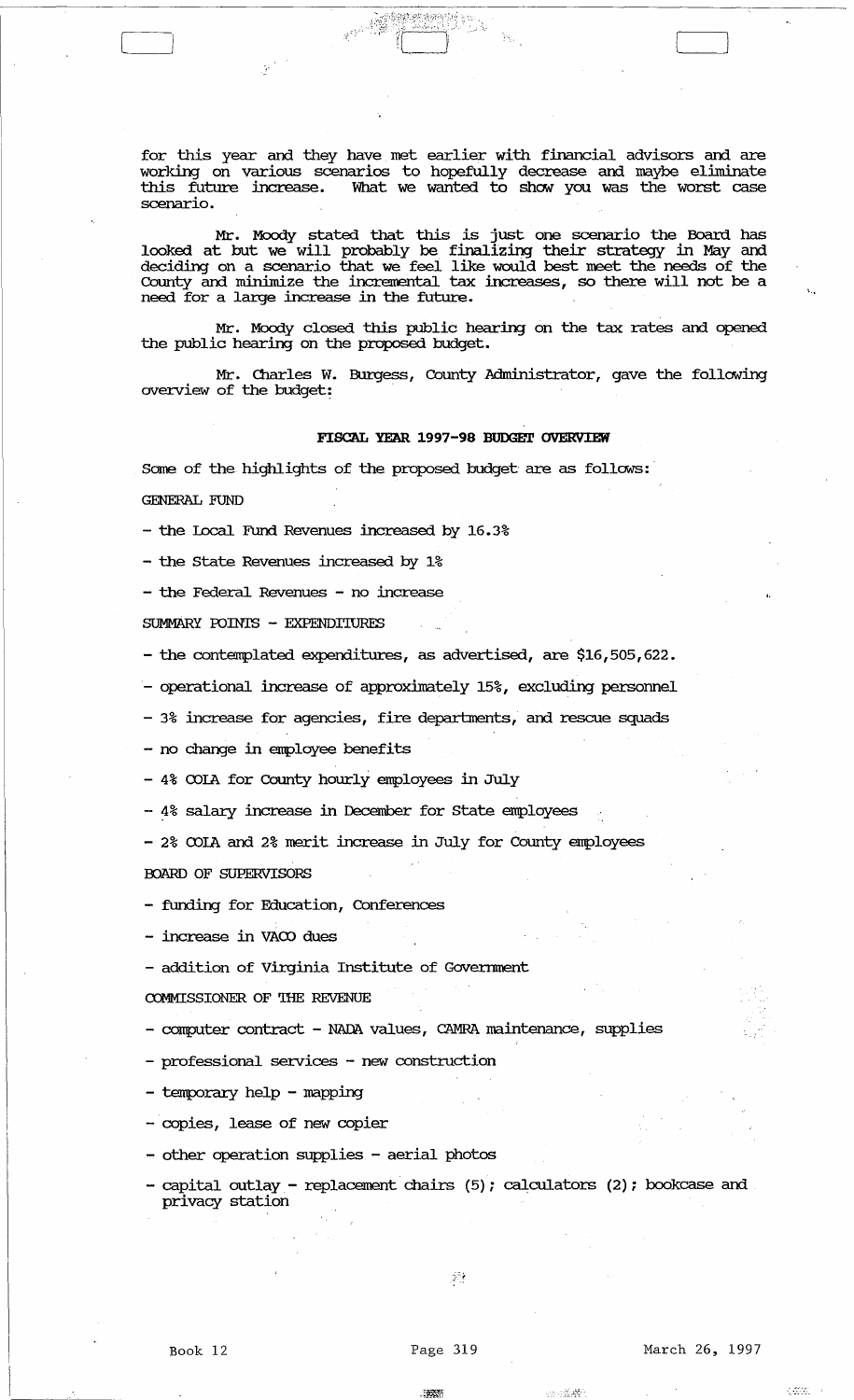#### TREASURER

- funding for a new PC and replacenent calculator

DATA PROCESSING

- funding for a new PC for County Administrator

## **JUDGE**

- increased funding for Judge's office in Nottoway

### SHERIFF

- capital items include:

- com-foto-fit ID kit
- corrputer scanner dust lifter
- 
- ten (10) new cars
- three (3) courtroom deputies two (2) dispatchers
- 

FIRE DEPARIMENTS & RESCUE SQUAD

- contribution includes 3% increase for fire and rescue departments
- \$30,000 was again provided for capital items outside the abilities of the individual fire departments and \$10,000 included for routine maintenance
- 3% increase for first responder programs

#### DINWIDDIE EMS

- increases provided in janitorial, linen supplies, repairs & maintenance, vehicle maintenance and uniforms
- capital items include a new PC and funds for had held radio equipment

JAIL

- funds are included for razorwire
- \$40,000 was transferred to the CIP program for a new generator for the jail

ANIMAL CONTROL

- includes a new truck for Deputy

WASTE MANAGEMENT

- increase in vehicle maintenance
- includes new dump truck for cleanup crew
- manned site at Rohoic
- thirty (30) dumpsters
- regrade for four (4) positions from part-time to full-time

.~

#### fUIIDING AND GROUNLS

- cleaning contract for new courthouse
- increased HVAC for new courthouse
- re-instate and regrade full-time position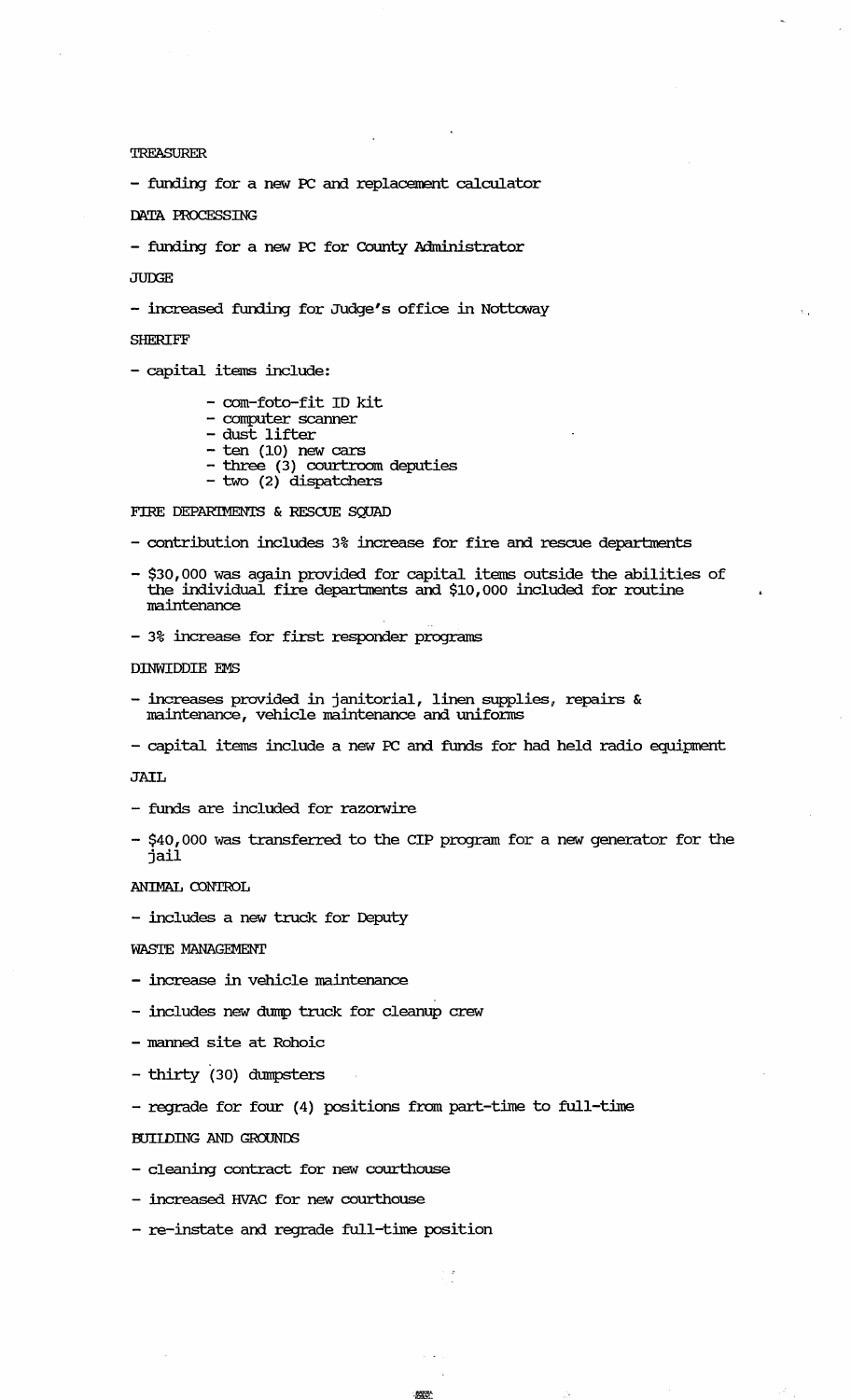### WATER SERVICE

- increase due to increased usage

#### **RECREATION**

- funds for seasonal help

#### PlANNING

- funds provided for new PC for secretary
- funds provided for Code Enforcement/Technician

- funds provided for student intern

#### ECONOMIC DEVELOPMENT

- funds are again provided for Dinwiddie's share of Lee's Retreat and Ft. Pickett Reuse - no increase
- funds are provided for development of narketing materials, including investigating internet capabilities - no increase

#### OIHER PIANNING

- increase to Industrial Development Authority due to legal expenses

#### **EXTENSION**

- increase due to rented space, janitorial service and copier maintenance

#### **TRANSFERS**

- transfers to Schools was reduced by \$75,000 (requested amount \$5,776,602. reoammended funding amount \$5,701,602.)
- Social Services and CSA are included as requested
- self insurance has been increased due to commercial policies
- Debt service includes beginning of debt service payments for ongoing County (\$478,700) and School (\$949,972) projects. Transfer from General Fund for School Debt Service has been reduced by substitution of \$440,000 from Meals Tax.

## UNDESIGNA'IED RESERVE

- Funds from the undesignated reserve in the amount of \$2 million are proposed to be added to the Debt Service fund for Capital Reserve earnings.

### Mr. Moody opened this public hearing:

1. Mr. Chuck Koutnik., Director of the Appomattox Regional Library, came before the Board asking them to consider full funding of the budget amount requested.

2. Ms. Joanne Ortiz, President of the Dinwiddie Friends for the Library, addressed the Board to thank them for all their hard work throughout the year and especially for their past support of the Library. I would like to thank the Board for their continued support by voting the 3% increase in funding from last year's request. She asked the Board to 3% increase in funding from last year's request. She asked the Board to reconsider the request for 10% increase in funding.

3. Ms. Cornelia Roberts, expressed her concerns and support of the Library. She thanked the Board for giving her the opportunity to the Library. She thanked the Board for giving her the opportunity to address them. She asked the Board to give due consideration to an opportunity for improving the quality of the life of our citizens through

-55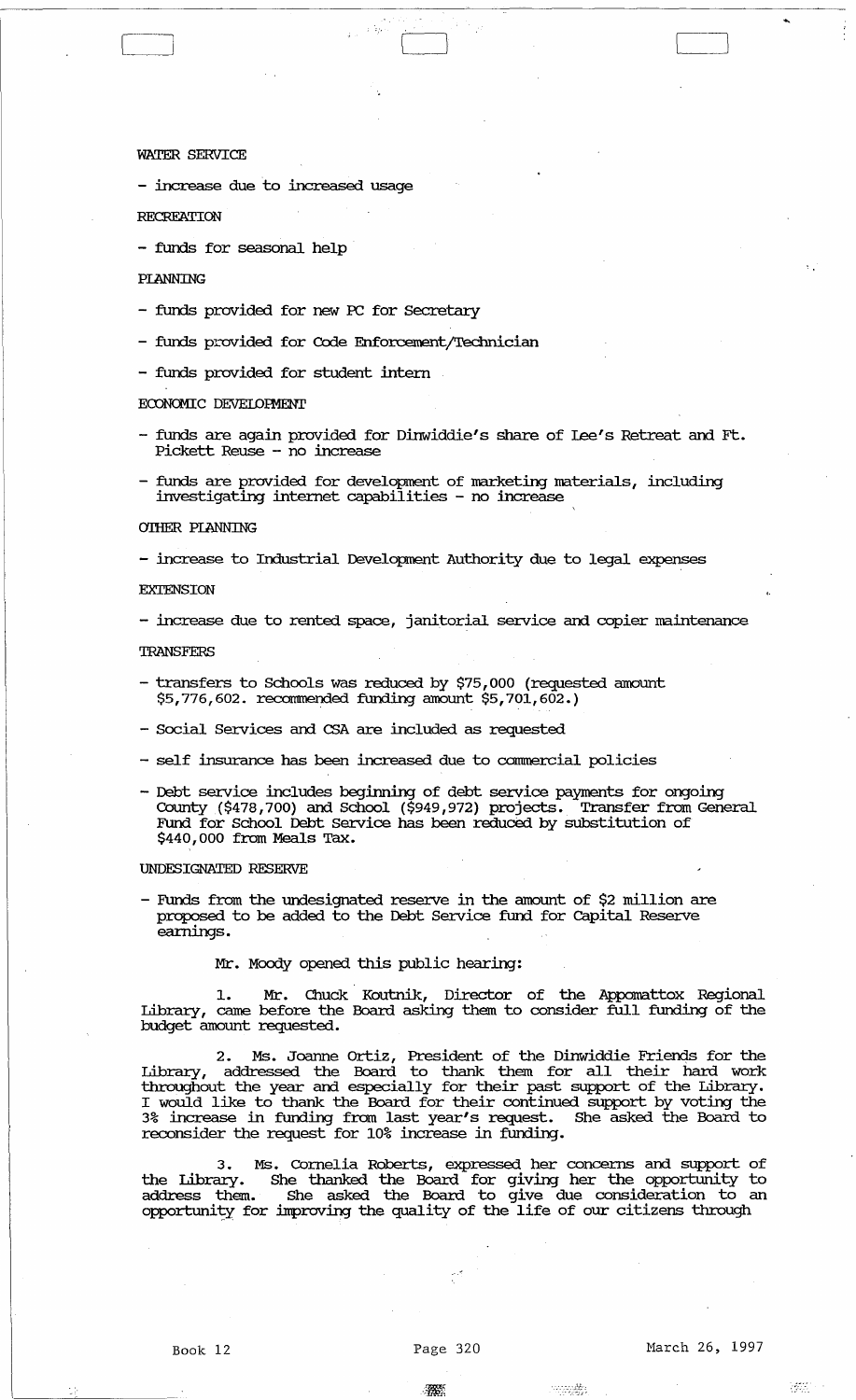the Library, all citizens from students - to the preschoolers - to the senior citizens who come for their enjoyment, by providing the additional funding requested.

4. Mrs. Anne Scarborough spoke to the Board regarding the Meal's ' . Tax funds, which were earmarked for the School system, subject to the Board's approval. She proposed to the Board that they amend their motion and taking a small percentage of the Meal's Tax and designating it to special projects. Special projects could include the Library, the Historical Society, a building for the EMS, and/or the Fire Deparbnents. She requested additional funds for the Library to help them with the move this year. She also spoke on the Historical Society and the wonderful service they are providing for the County. She questioned the spending in Economic Development - where did the County find the additional funding? She also voiced her opinion on the heating/cooling system in the Panplin Building. She questioned the impact on Dinwiddie County of the opening of the Regional Jail. She again thanked Mrs. Townsend for the last sheet in the budget.

Mr. Moody again stated that the tax rates will be set and voting on the budget will be done next Wednesday. He thanked everyone for coming to this public hearing.

### Mr. Moody declared the public hearing closed.

# IN RE: EXECUITVE SESSION

Upon motion by Mr. Bracey, seconded by Mr. Tickle, Mrs. Everett, Mr. Tickle, Mr. Clay, Mr. Bracey, Mr. Moody, voting "aye", pursuant to the Virginia Freedom of Information Act, Section 2.1-344 (a) 1 - Discussion of employment, salaries, disciplining of public officers, appointees, or employees of any public body; 2.1-344 (a) 3 - Discussion or consideration of the condition, acquisition or use of real property for public purpose. The meeting moved into Executive Session at 8:52 P.M. A vote having been made and approved the meeting reconvened into Open Session at 9:31 P.M.

## IN RE: CERrIFICATION

Upon motion of Mrs. Everett, seconded by Mr. Tickle, Mrs. Everett, Mr. Clay, Mr. Tickle, Mr. Bracey, Mr. Moody voting "aye", the following resolution was adopted:

WHEREAS, the Board of Supervisors of Dinwiddie County convened an executive session on this date pursuant to an affirmative recorded vote and in accordance with the provisions of the Virginia Freedom of Information Act; and

WHEREAS, Section 2.1-344.1 of the Code of Virginia requires a certification by the Board of SUpervisors of Dinwiddie County, that such Executive meeting was conducted in confonnity with the Virginia law;

NOW THEREFORE BE IT RESOLVED that the Board of Supervisors of Dinwiddie County, Virginia, hereby certifies that, to the best of each member's knowledge, (1) only public business matters lawfully exempted fram open meeting requirements by law were discussed in the executive meeting to which this certification resolution applies; and (2) only such public business matters as were identified in the motion convening the executive meeting were heard, discussed or considered by the Board of SUpervisors of Dinwiddie County, Virginia.

## IN RE: AUTHORIZATION TO CONTRACT WITH DON LACY OF VIRGINIA TECH

Upon motion by Mr. Tickle, seconded by Mr. Bracey, Mrs. Everett, Mr. Tickle, Mr. Bracey, Mr. Moody voting "aye", Mr. Clay voting "nay" authorization was given to contract through the Virginia Extension service with Mr. Don lacy of Virginia Tech to perform a pay/wage classification review, rewrite job descriptions, update our personnel plan, and provide us with a new performance evaluation system for the sum of \$4200.

10W